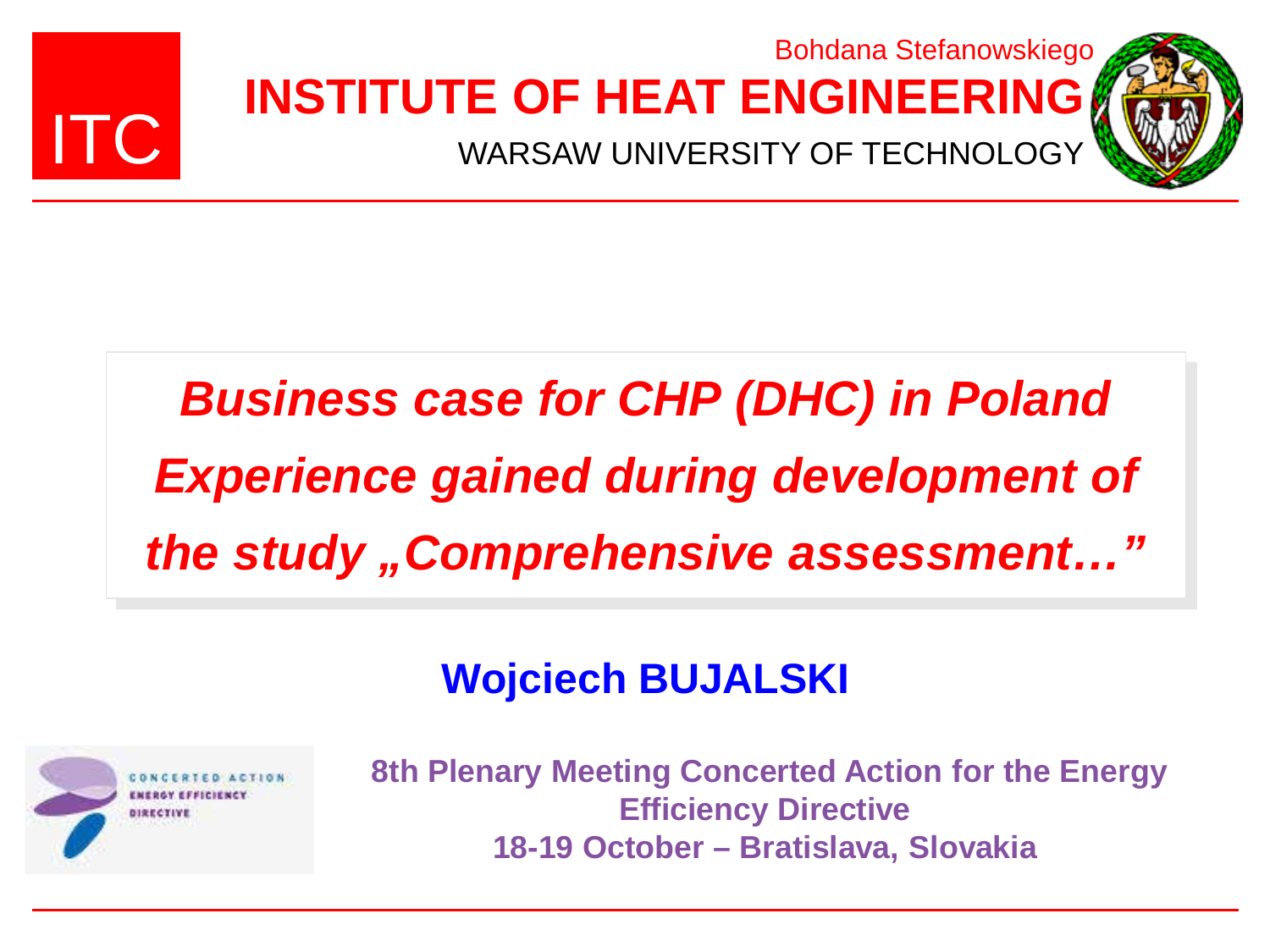# ITC Agenda

- Description of current state and conditions for DHS development (in particular CHP) based on "Comprehensive assessment of the potential for the application of high-efficiency cogeneration and efficient district heating and cooling in Poland"
- What are the challenges of the DHC/CHP systems in Poland?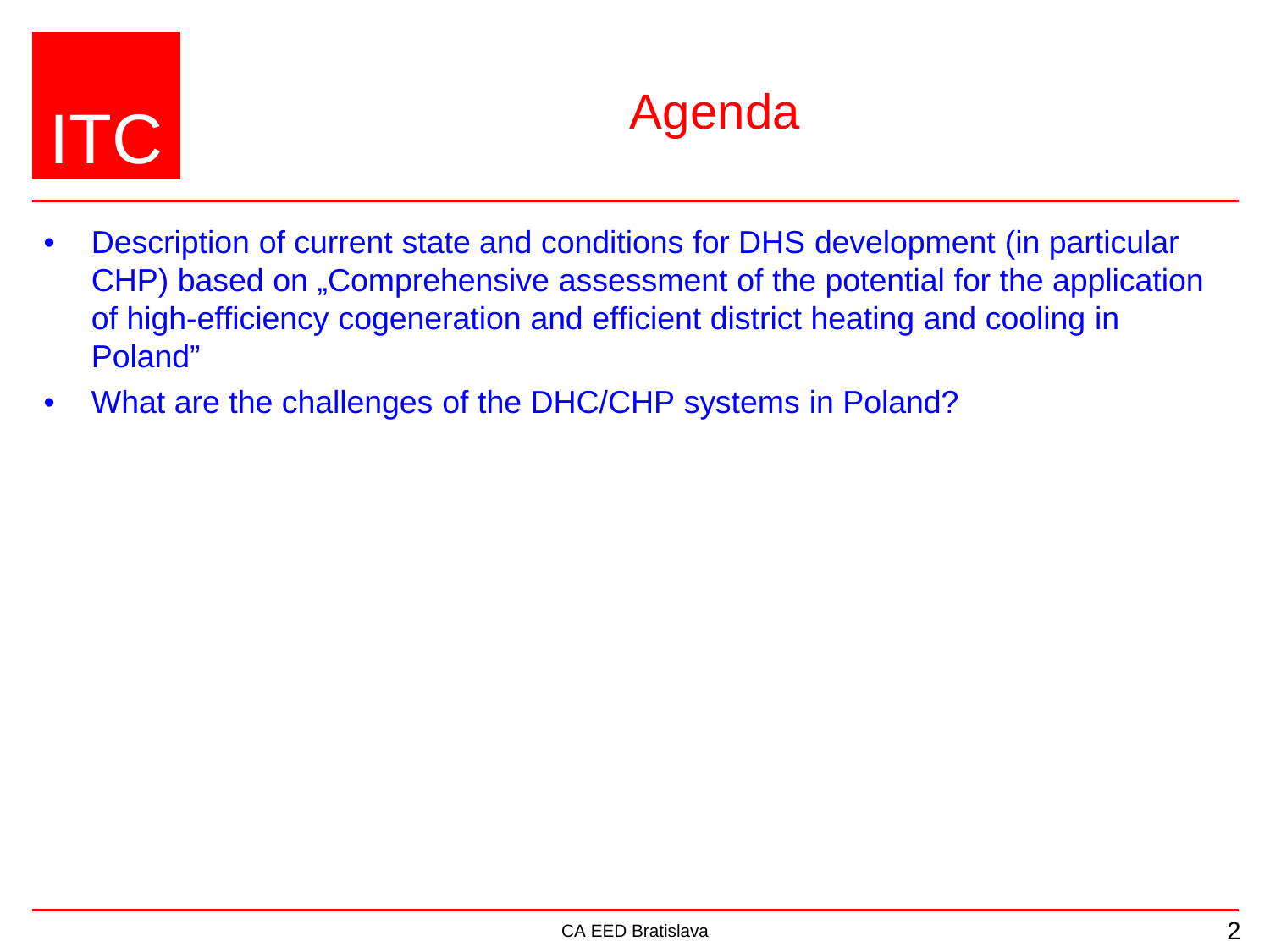

"Comprehensive assessment of the potential for the application of high-efficiency cogeneration and efficient district heating and cooling in Poland"

### **THE APPLICATION POTENTIAL OF HIGH-EFFICIENCY COGENERATION**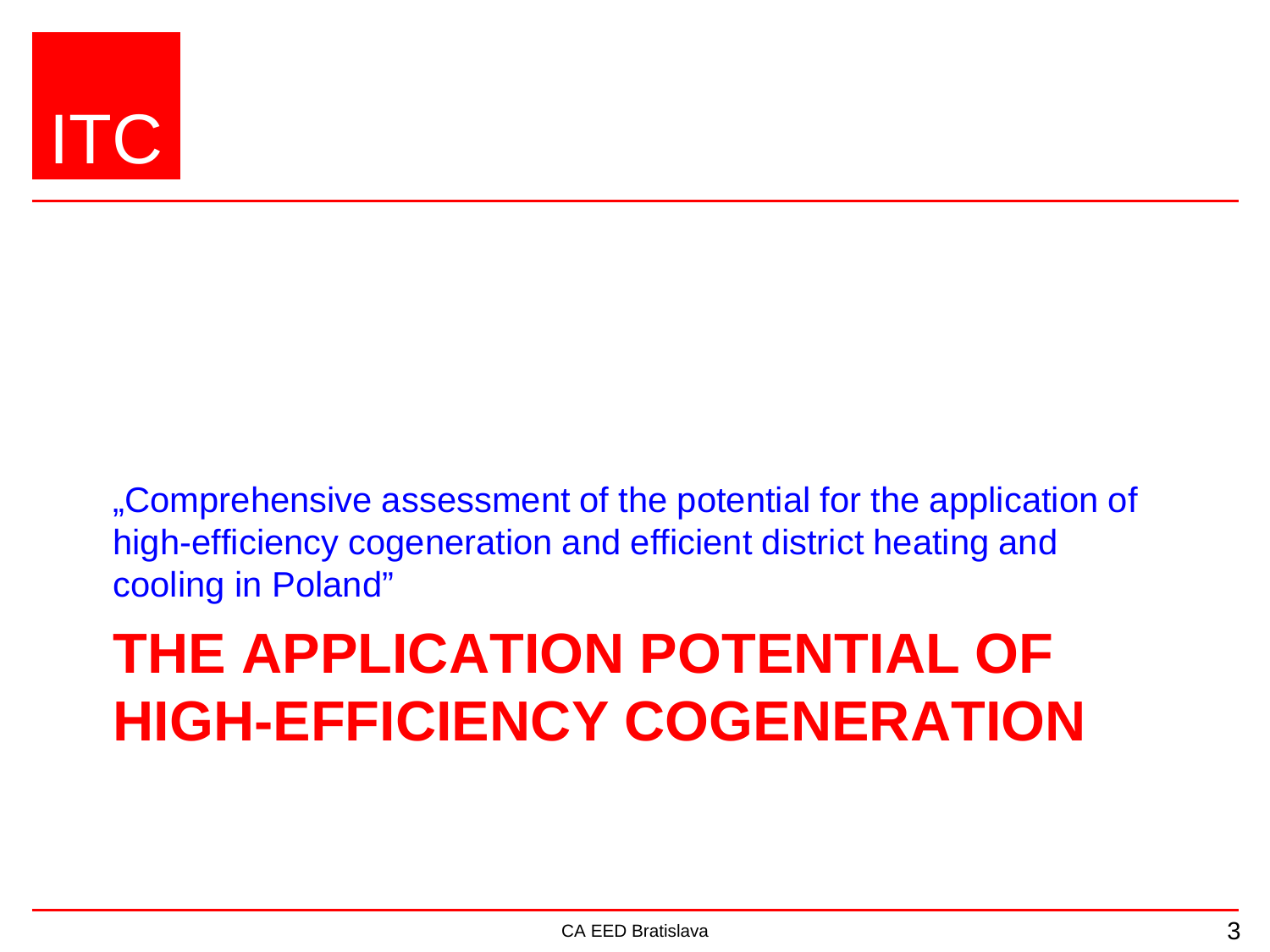## **ITC** Base for the study

- The independent study "Comprehensive assessment of the potential for the application of high-efficiency cogeneration and efficient district heating and cooling in Poland" was done on the request from:
	- Polskie Towarzystwo Elektrociepłowni Zawodowych
	- Izba Gospodarcza Ciepłownictwo Polskie
	- Izba Energetyki Przemysłowej i Odbiorców Energii
	- Izba Gospodarcza Gazownictwa

The study was done by *Instytut Badań Stosowanych Politechniki Warszawskiej (The Institute of Applied Research - Warsaw University of Technology)*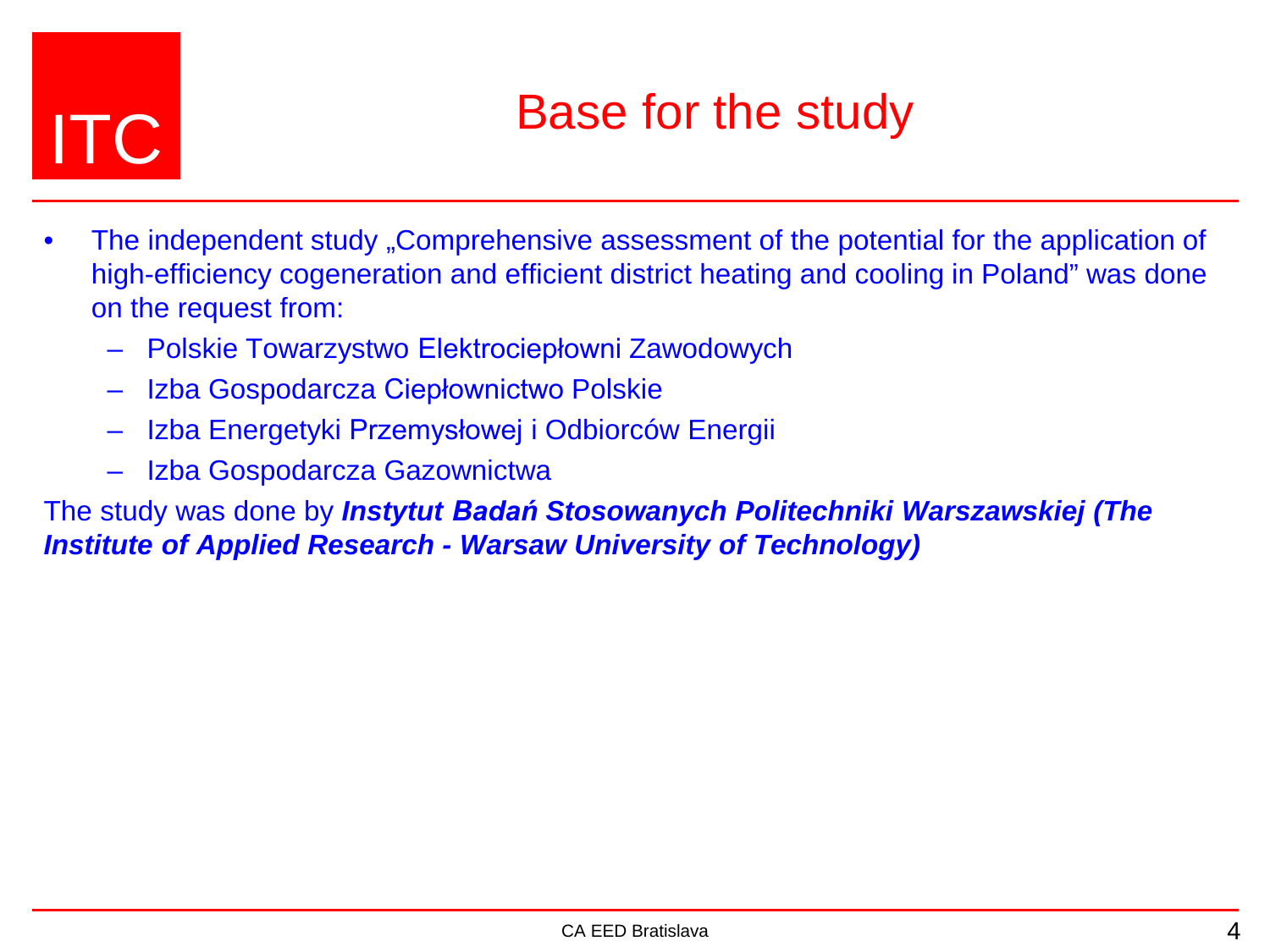

## **ITC** Data collecting for assessment

- There is no good source for heat map in Poland typical situation
- Polish current reporting system (until now) is concentrated on electricity consumption statistics
- According to recommendations, following three potentials are estimated:
	- Heat demand for heating and cooling (the only heat for heating purpose was possible to be identified) – the total potential
	- Technical potential according to the guidelines, discretional estimation
	- Economic potential the value  $NPV > 0$  for economic analysis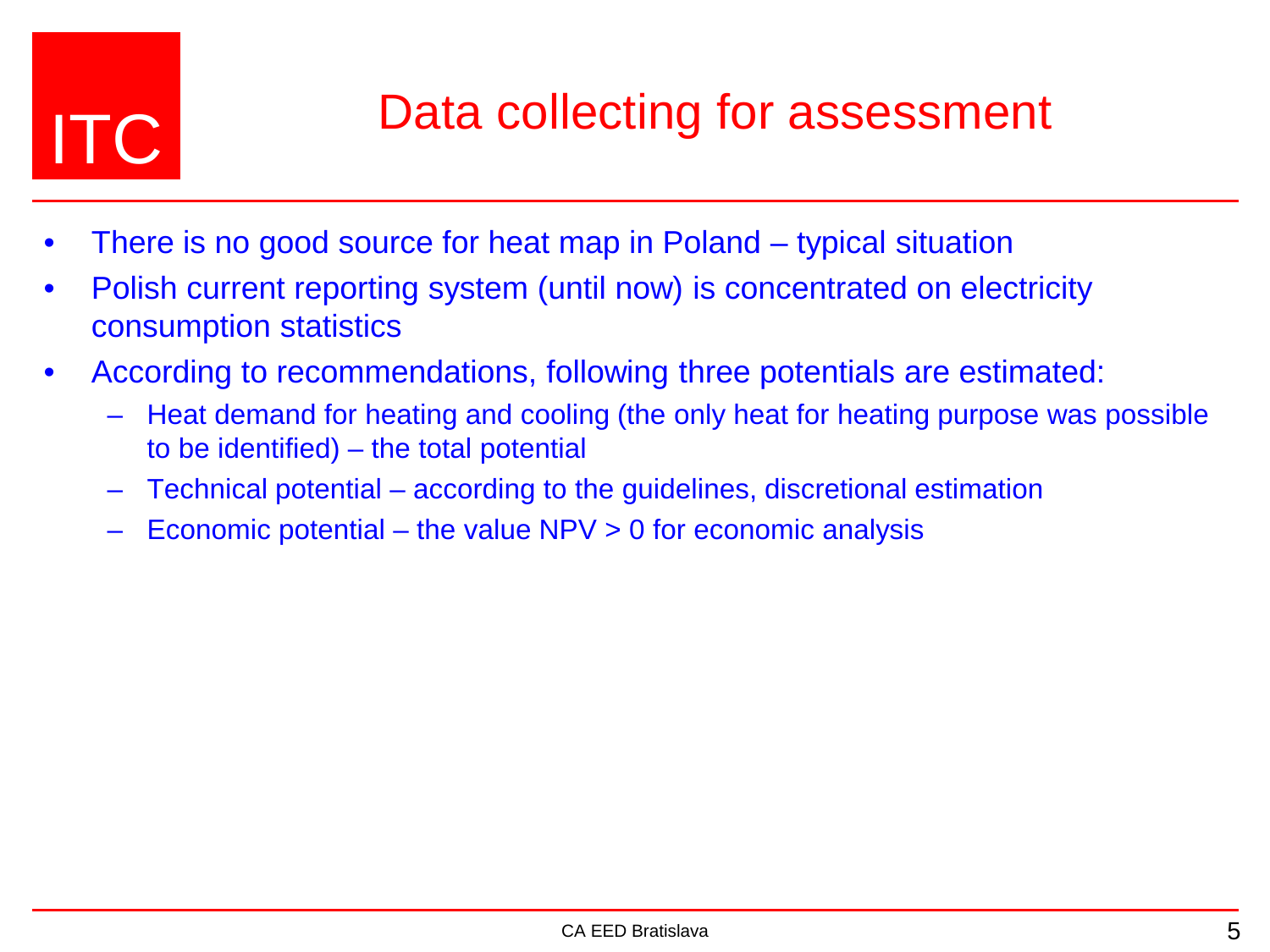

# **ITC** Total and technical potential



- **Currently without cogeneration CHP or OBP**
- **Currently in cogeneration**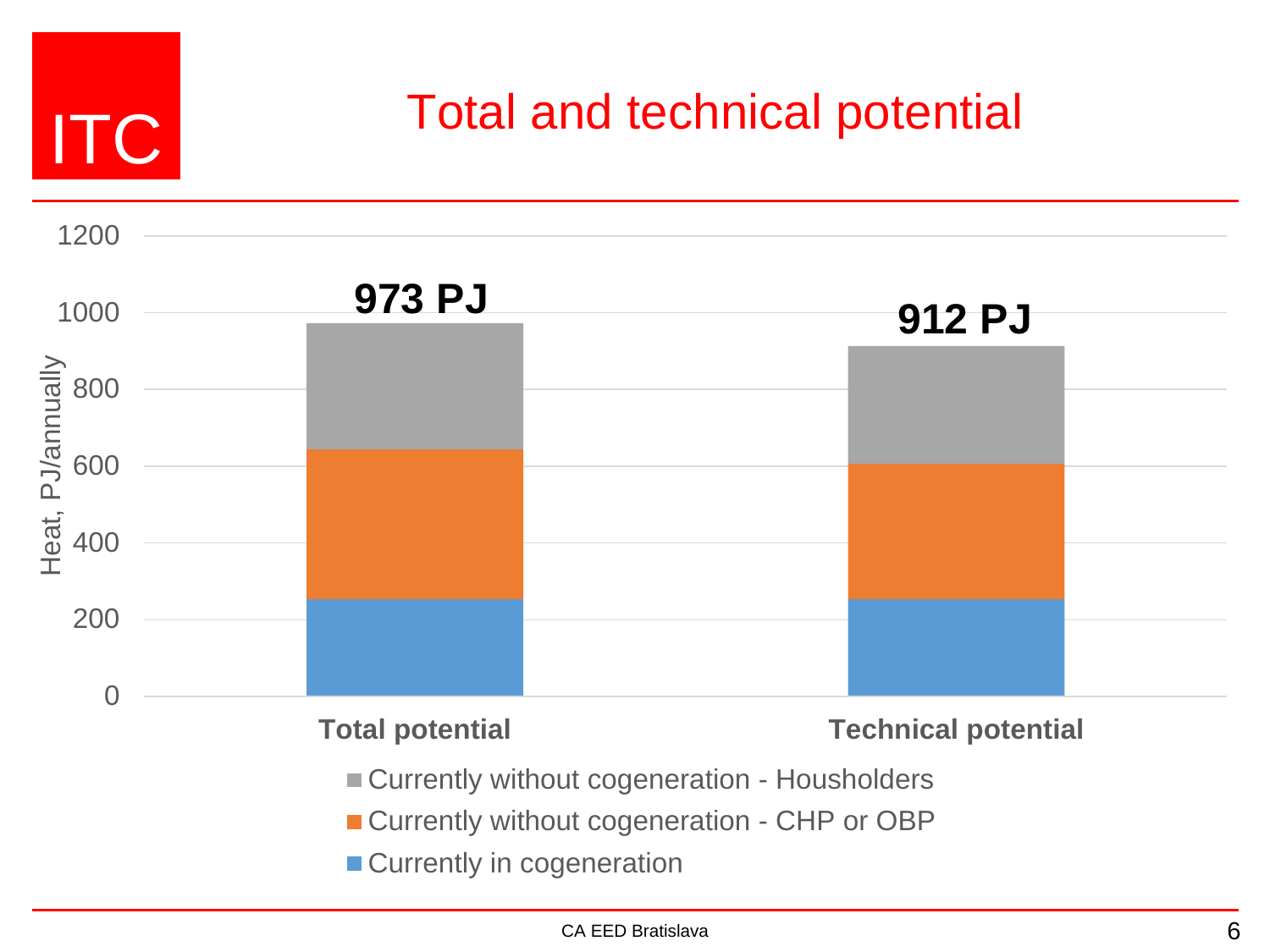

# **ITC** Heat generation in Poland, [PJ; %]

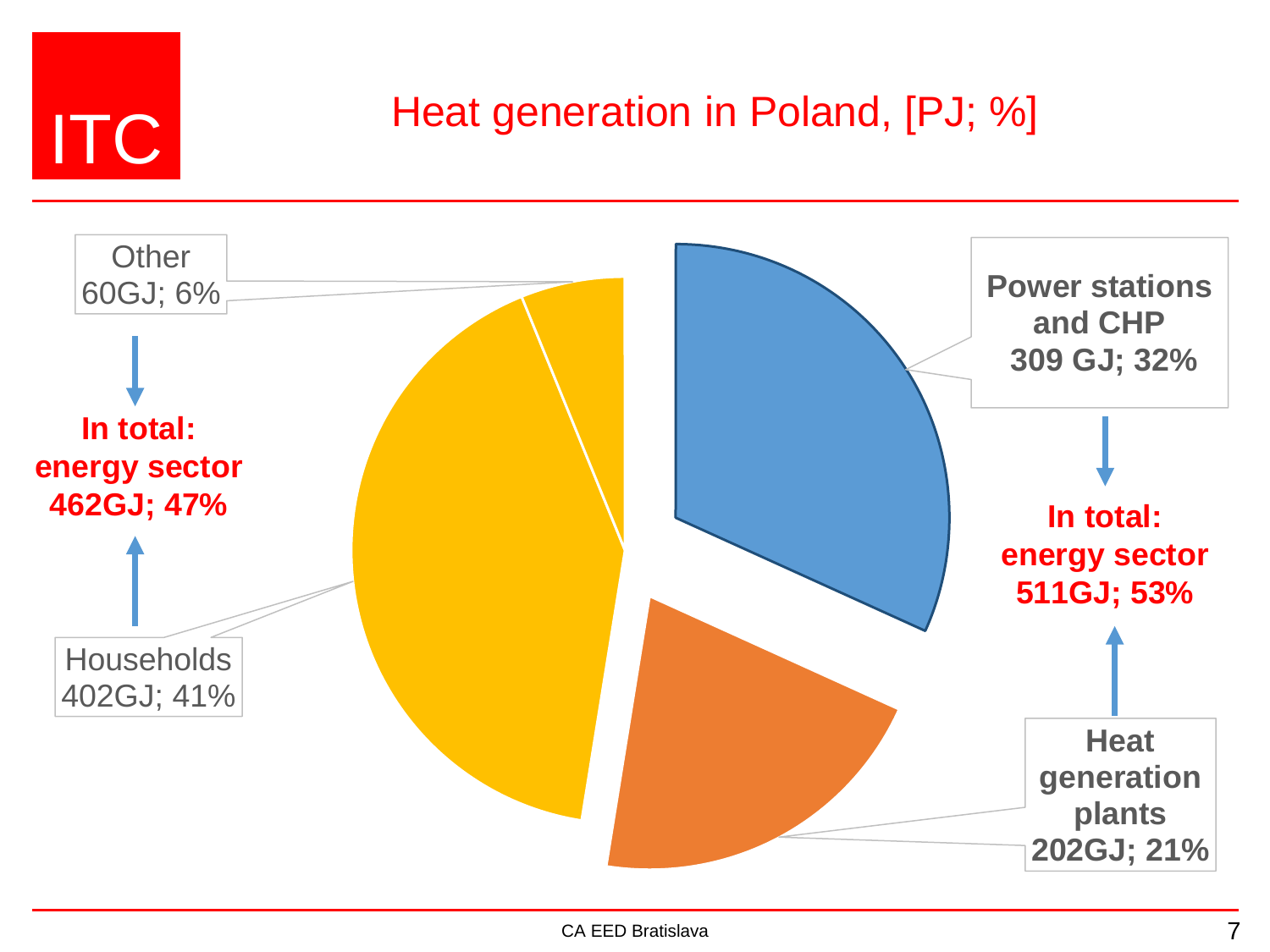### The relative (%) heat production as a function of relative (%) installed power

ITC

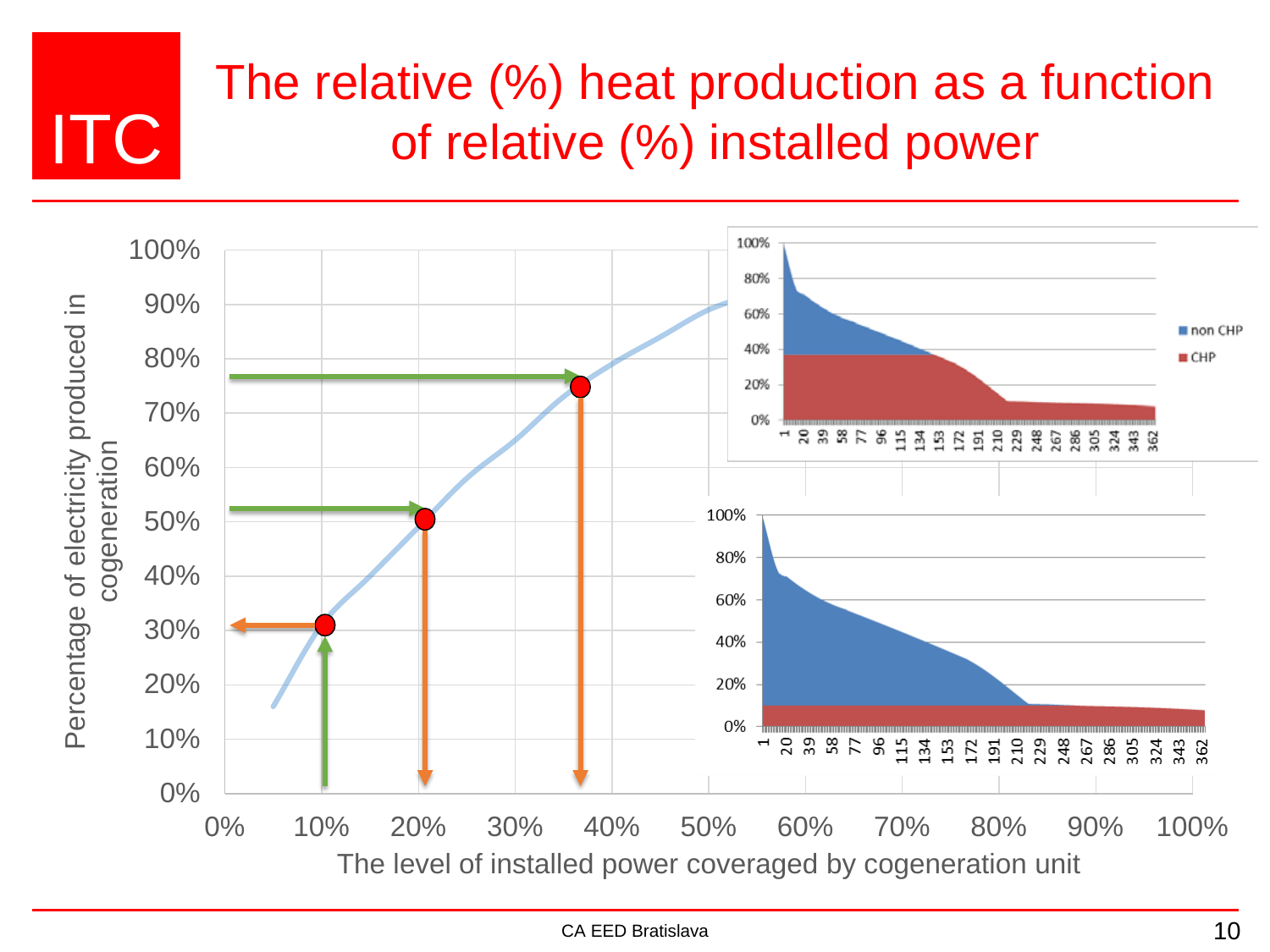

#### The potential division for categories Considered technologies

| <b>Power range</b>       | <b>Economically justified technologies</b><br>(economic NPV>0) |
|--------------------------|----------------------------------------------------------------|
| $Q \geq 20$ MW           | CCGT, hard coal fired power plant                              |
| $1 \le Q < 20 MW$        | Gas turbine, reciprocating engines                             |
| Small scale $(Q < 1 MW)$ | Reciprocating engines                                          |
| <b>Households</b>        | No technology                                                  |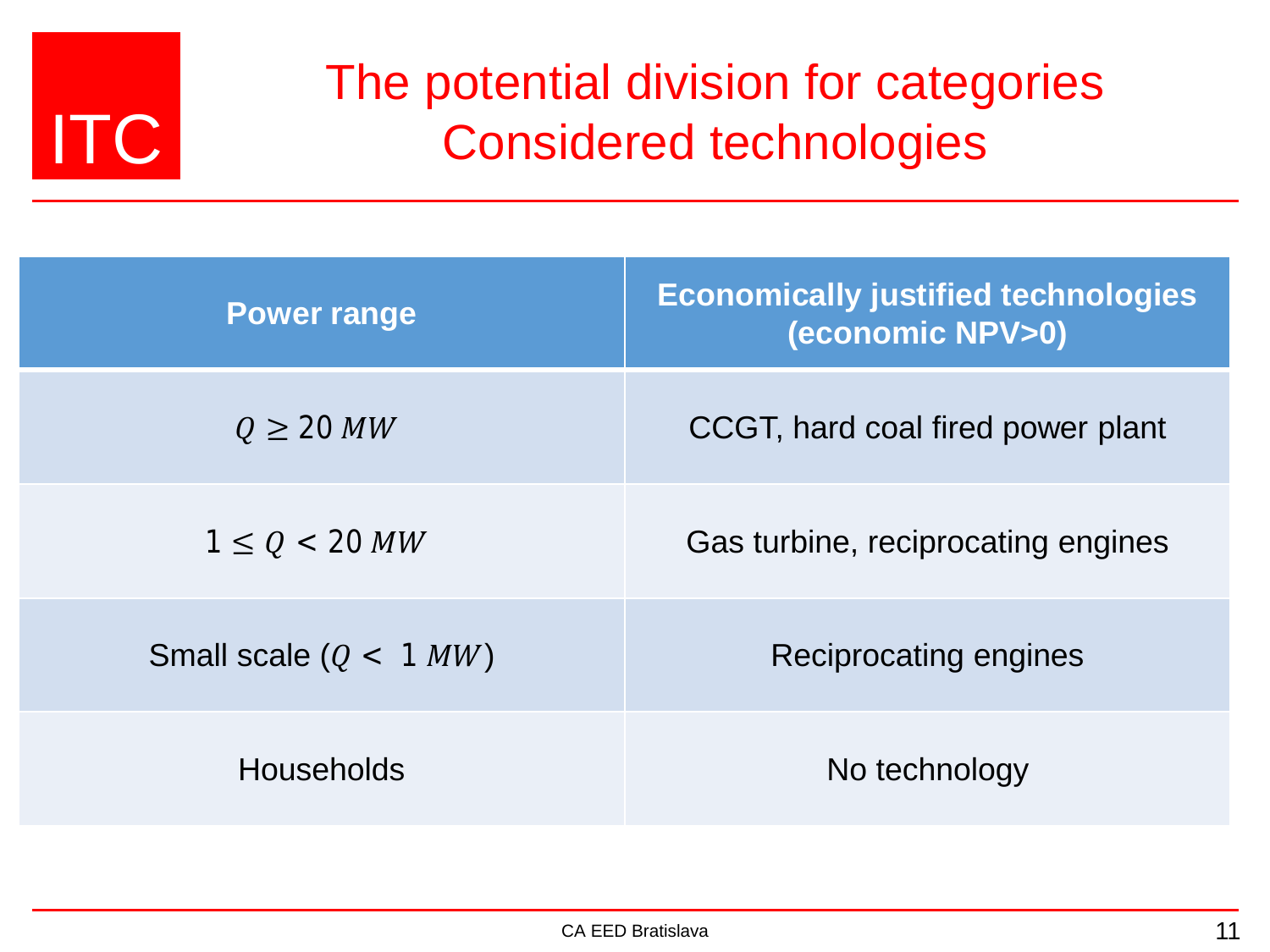

#### Estimation of the cogeneration potential

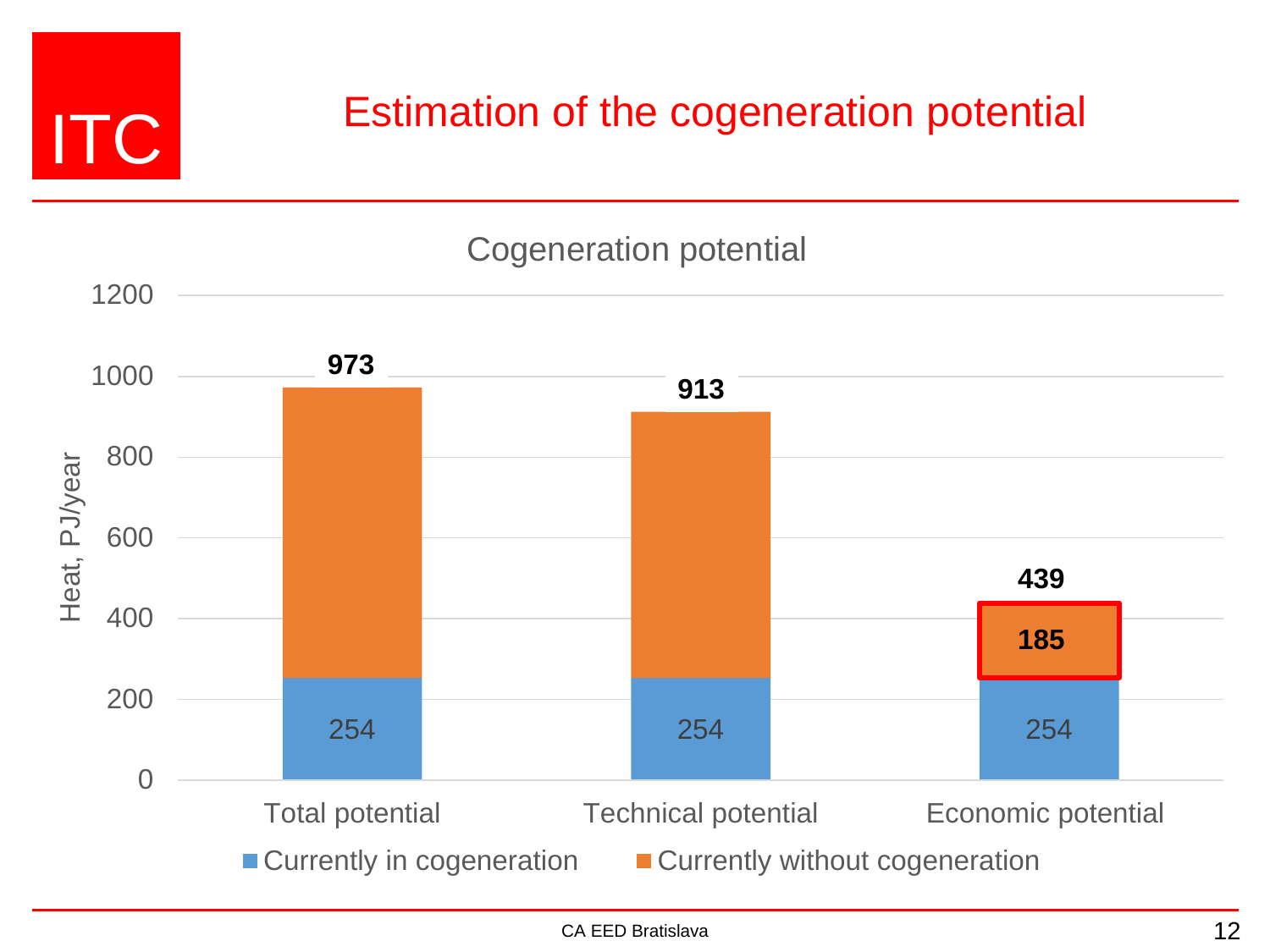

# **ITC** Examination of various variants

| <b>Power range</b>       | <b>NPV value maximization</b>                                   | The use of coal<br>technologies (if justified) |  |
|--------------------------|-----------------------------------------------------------------|------------------------------------------------|--|
|                          | <b>Technologies economically justified</b><br>(economic NPV >0) |                                                |  |
| $Q \geq 20$ MW           | <b>CCGT</b>                                                     | hard coal fired power plant                    |  |
| $1 \le Q < 20 MW$        | Gas turbine, gas engines                                        |                                                |  |
| Small scale $(Q < 1 MW)$ | Gas engines                                                     |                                                |  |
| Hous holders             | No technology                                                   |                                                |  |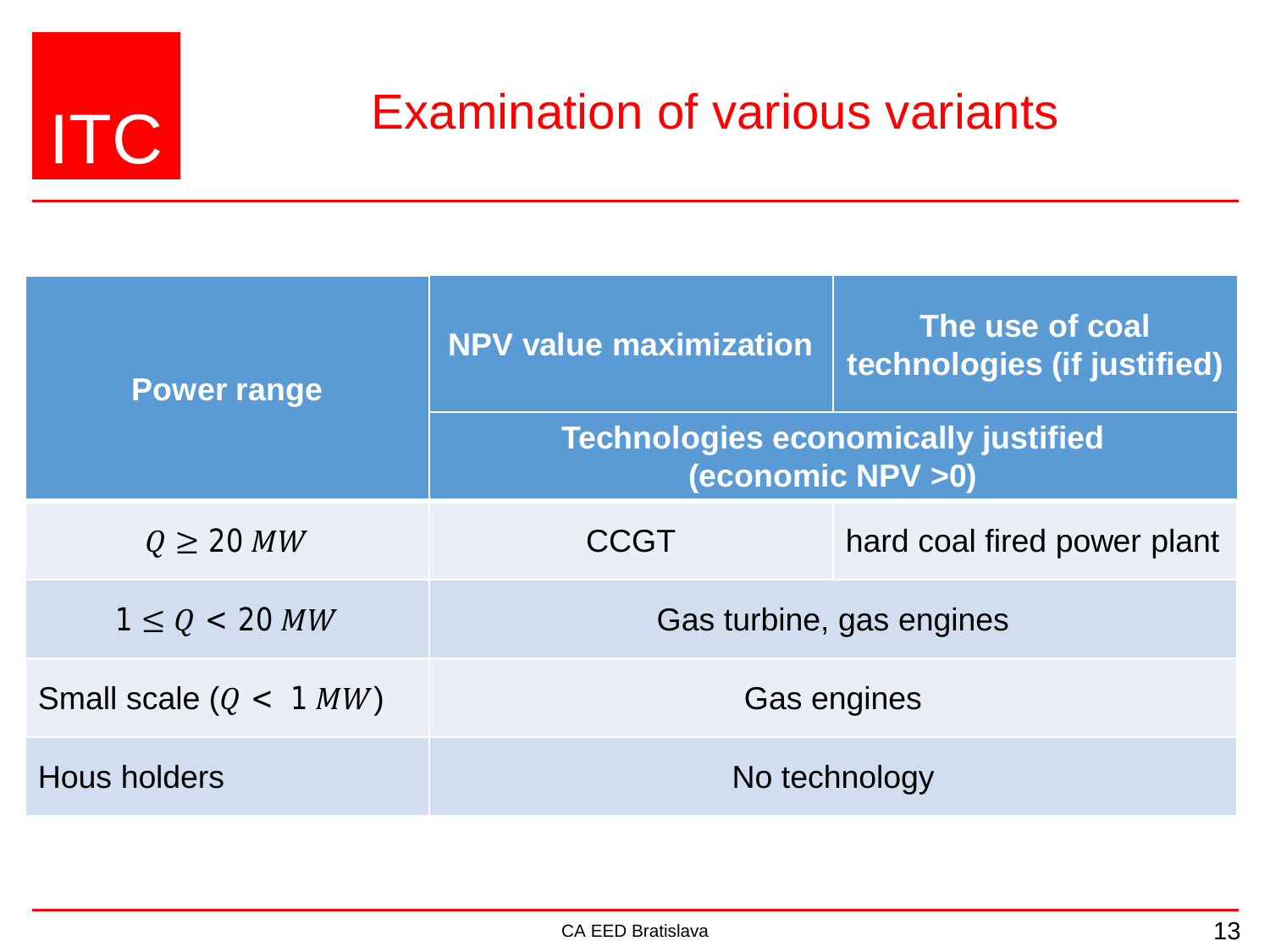## **ITC Current energy prices**

On the basis of data provided by President of Energy Regulatory Office:

- Average price of electricity generated in high-efficiency cogeneration units in 2015:
	- $-$  ~40  $\in$ /MWh
- Average unit heat price produced in generation units, which are not cogeneration units in 2015:
	- $-$  coal-fired units ~9.5 €/GJ
	- $-$  gas-fired units 17,5 €/GJ
	- $-$  oil-fired units 25,5 €/GJ
	- $−$  units based on renewable energy sources 10,8  $€/GJ$

**During the study, it was assumed that the utilization of potential will not change the current unit heat prices (price will be different for systems currently based on gas and coal)**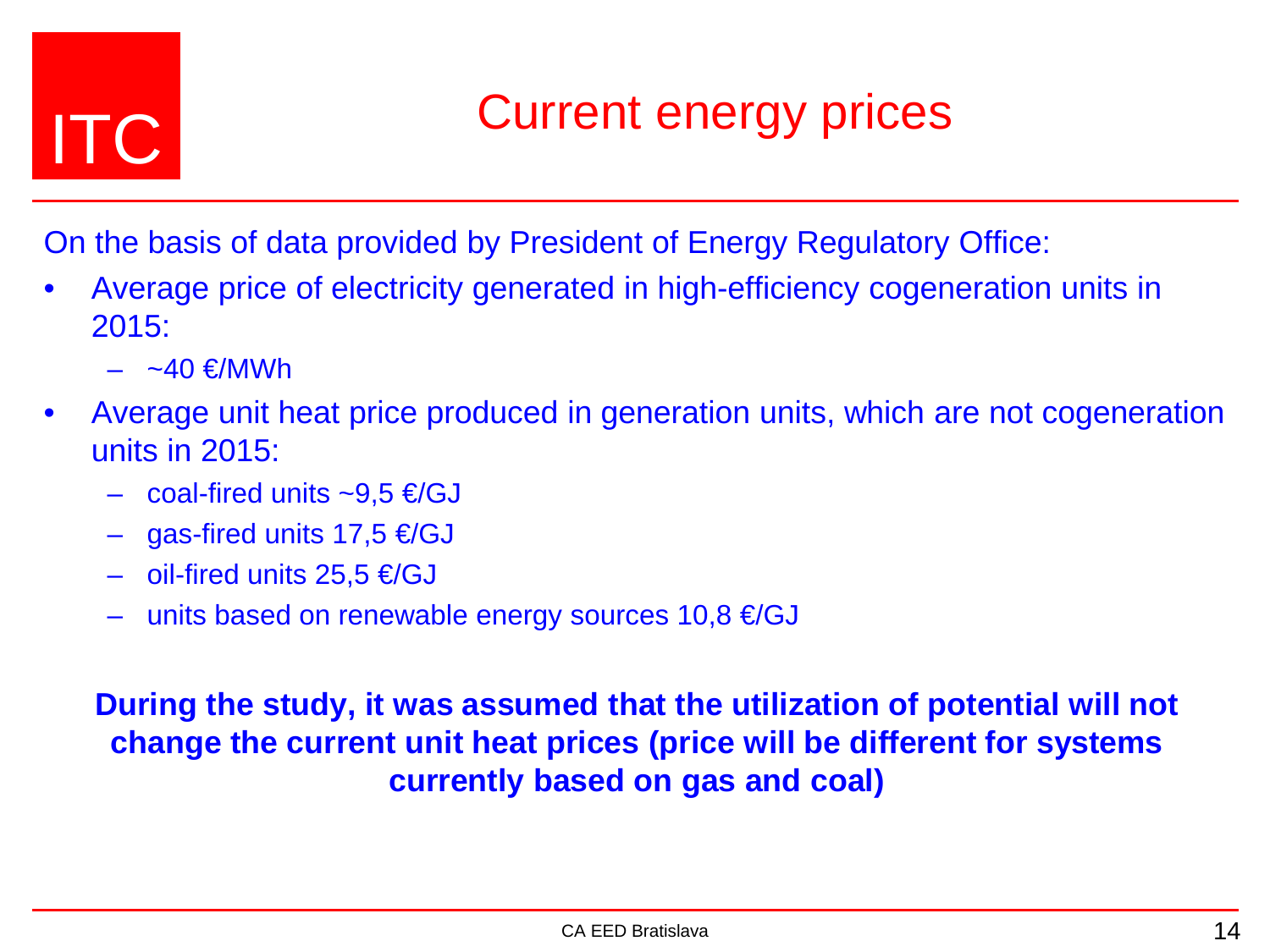- **The supporting mechanism for each technology was not examined**
- **Authors did not make a detailed analysis of the needed support**
- **…..but only the required level of support was estimated**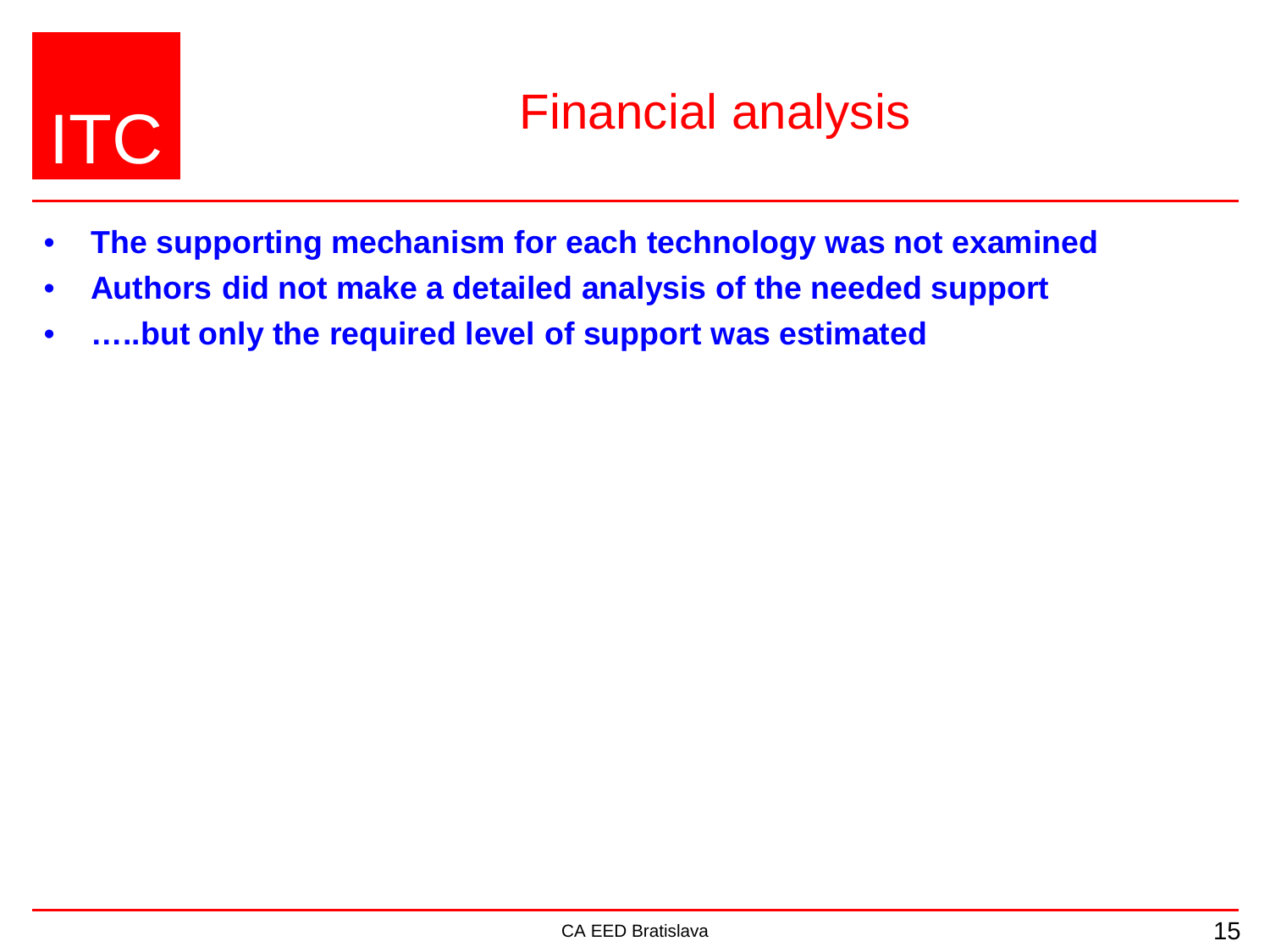

# **ITC** The development of cogeneration

| <b>Coal technology cogeneration</b><br>development          | <b>Gas technology cogeneration</b><br>development            |
|-------------------------------------------------------------|--------------------------------------------------------------|
| Higher unit investment                                      | Lower unit investment                                        |
| Socially beneficial (less than gas technology)              | The most socially beneficial                                 |
| Lower reduction of $CO2$ emission                           | The highest reduction of $CO2$ emission                      |
| Little or no need for operational support for<br>technology | The necessity of a major support for<br>technology operation |
| The need (lower then for gas) to support the<br>investment? | The need to support the investment                           |

**No possibility to clearly indicate the technology! No technology will develop without the supporting mechanism**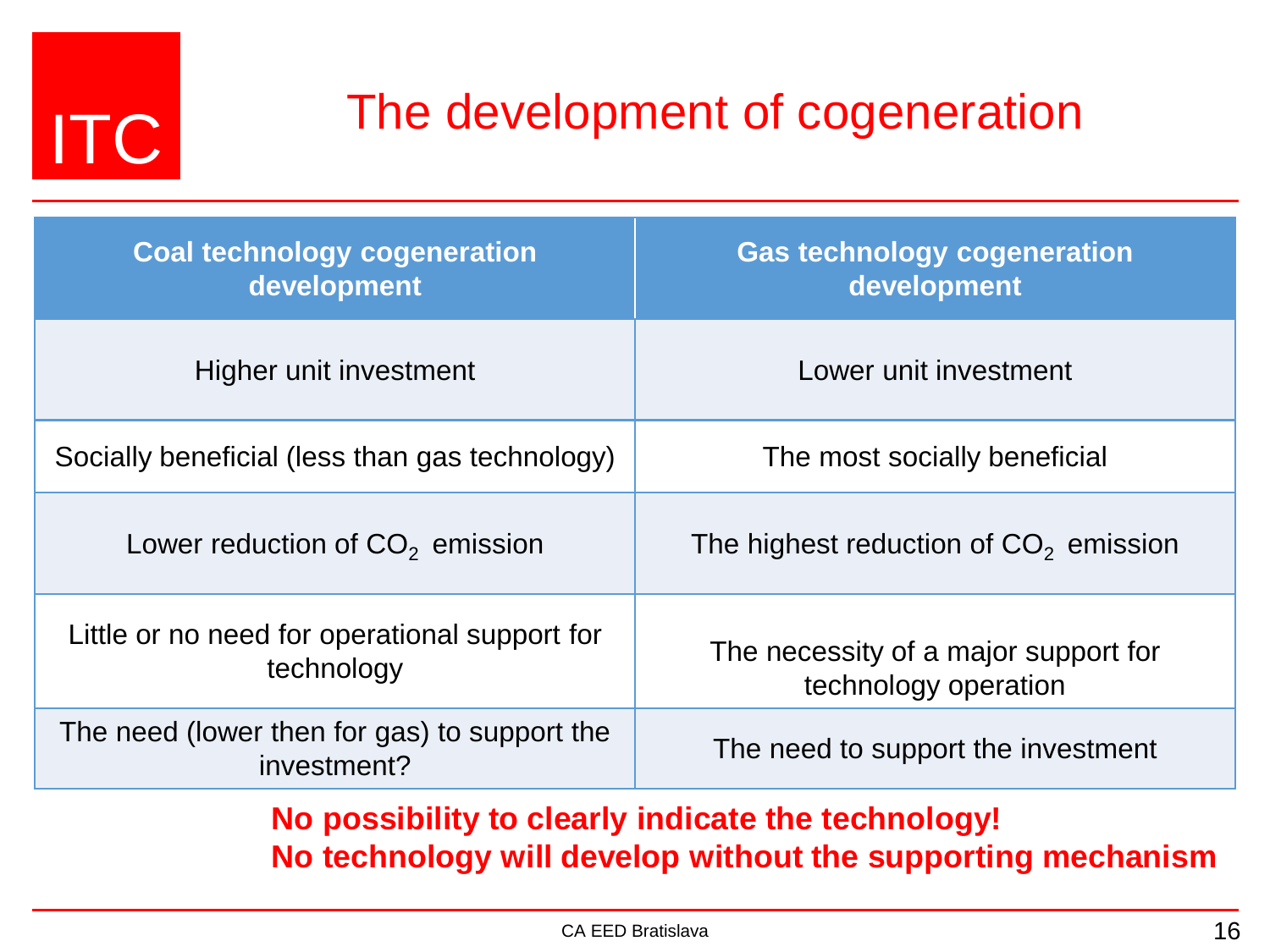

### **CHALLENGES**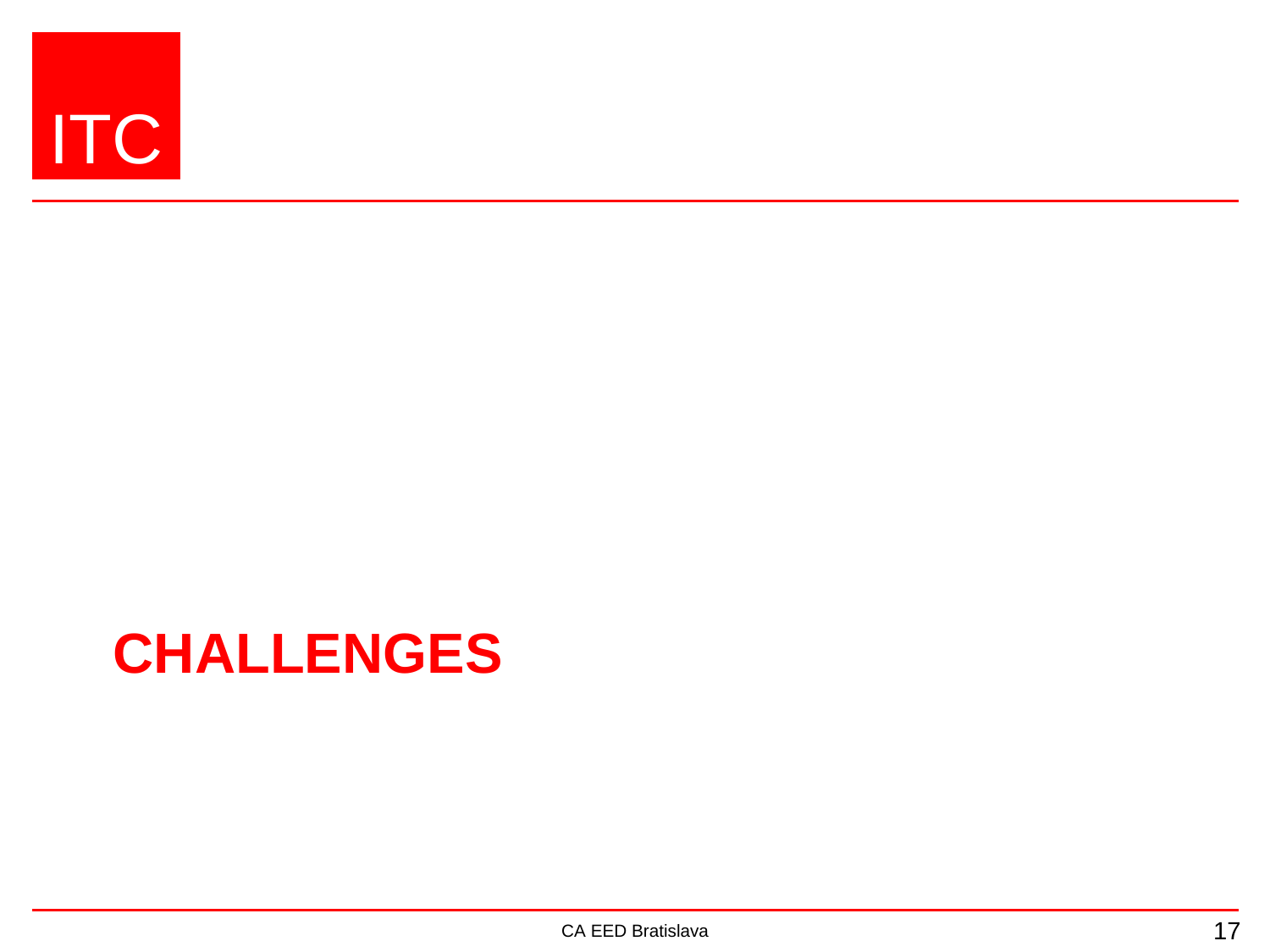

## **ITC** The problem: installed power in CHP

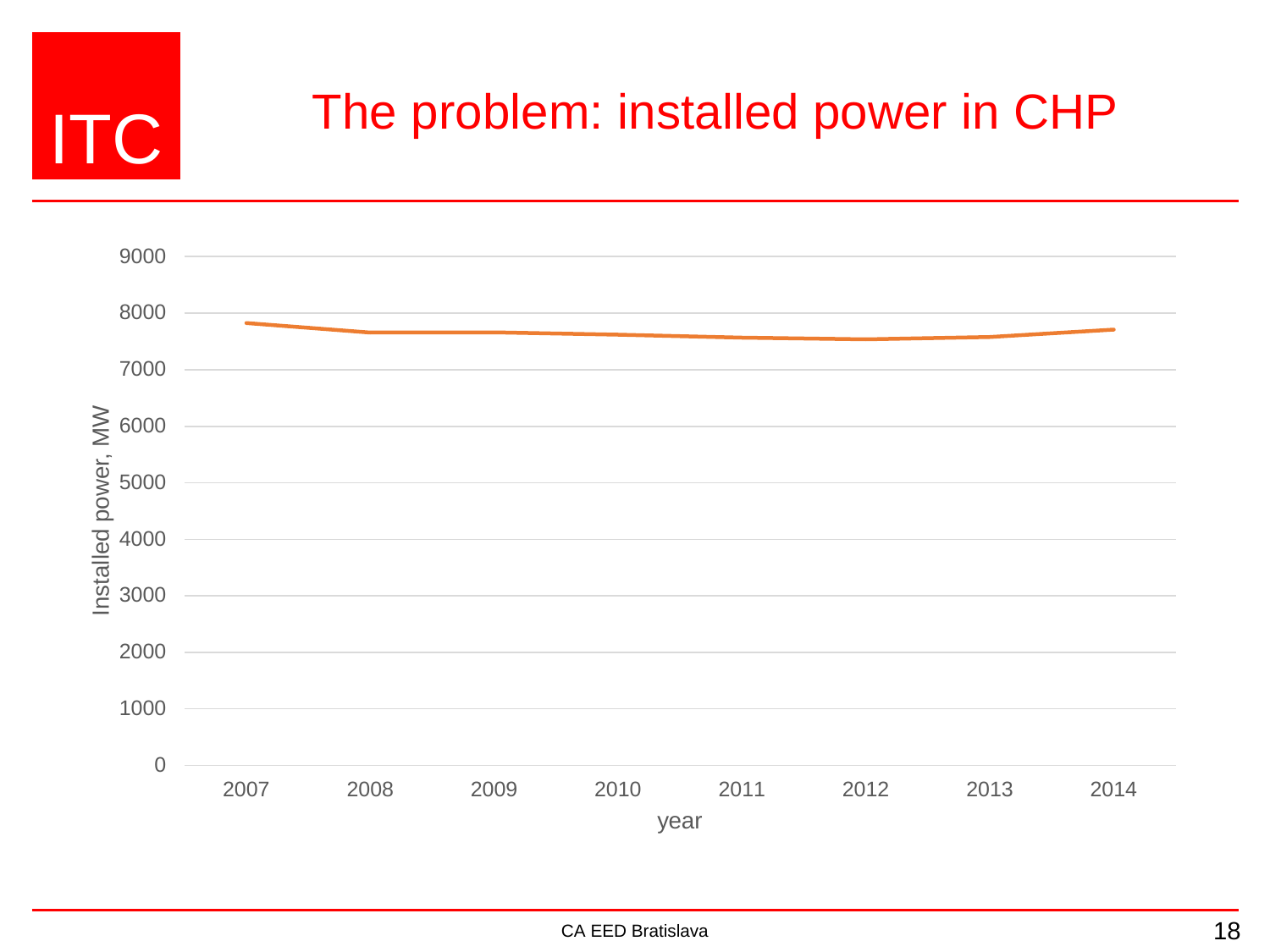# ITC

#### Decommissioning of operating generation units in CHP



- In the next 15 years, the ca. 1800 MW will be decommissioned
- The significant part of power is planned to be recreated, while:
	- The most of the planned investments are waiting for the confirmation of support mechanism

#### **Together with the general lack of power in the power system, the decrease of CHP power could be a significant problem**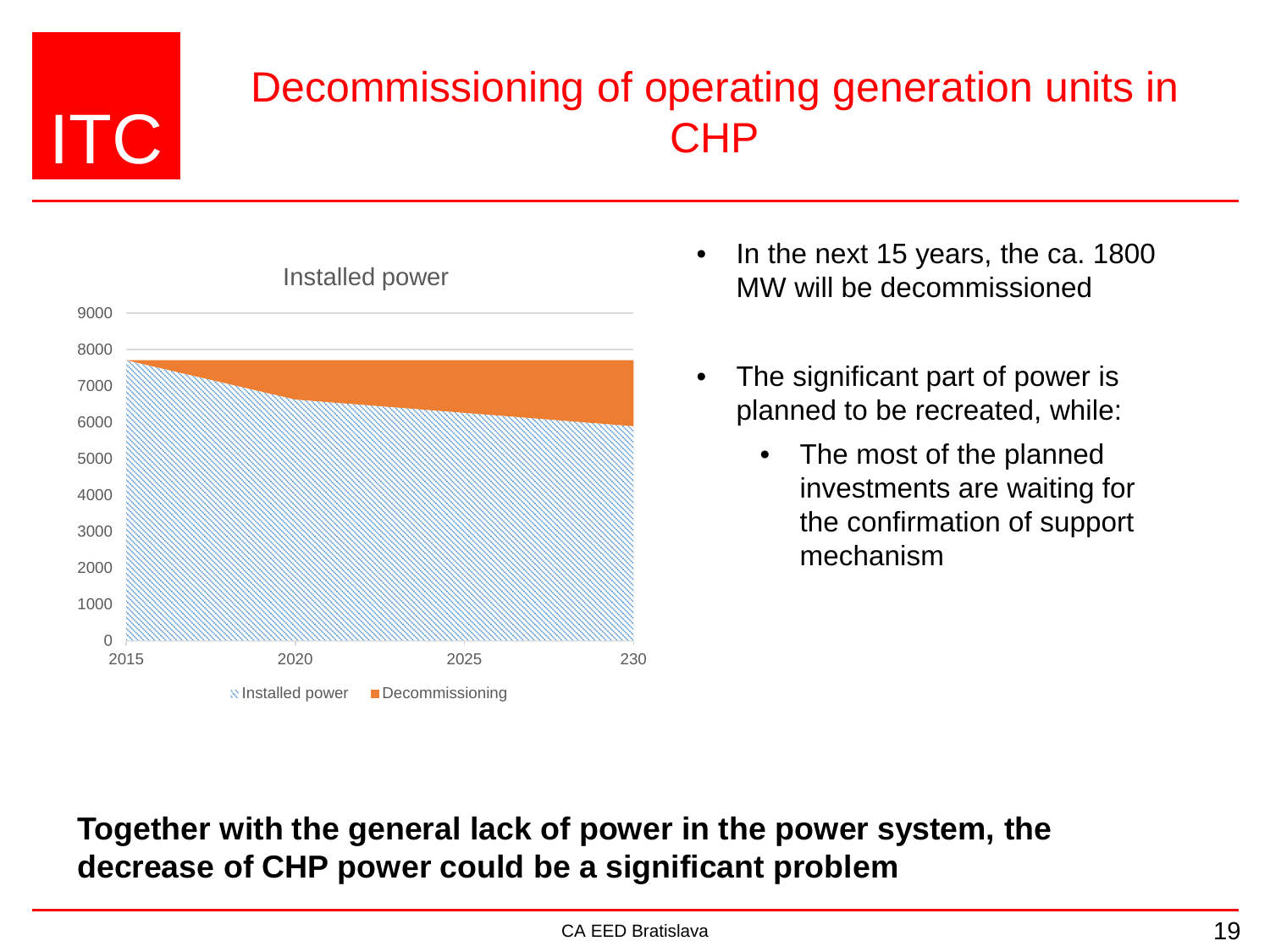



Every lack of support mechanism results in significant decrease of electricity produced in cogeneration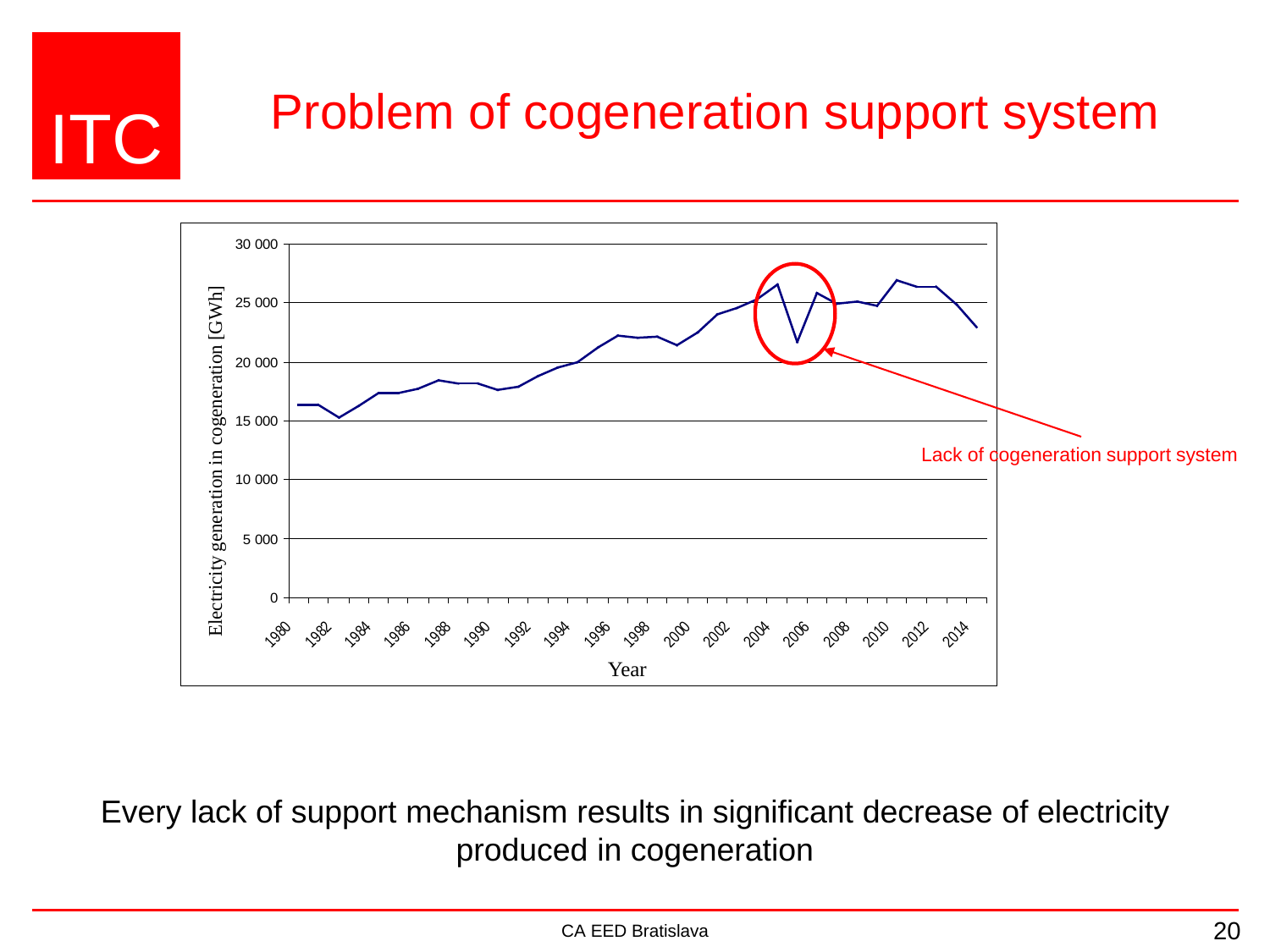## ITC Development of small-scale DHSs

- Current situation of district heating systems:
	- Cities are the owners of the most of small-scale DHSs
	- Cities have very limited investment capacities
	- The most of DHSs are old systems, in which invested capital was returned a long time ago, and the current unit heat price allows to cover the only variable cost
- Future of district heating systems:
	- Entry into force the MCP Directive and the need for signficant investment in the modernization of generation units
	- Currently (without a support or with small support) the development of cogeneration does not give a competitive advantage – the lack of profitability
	- CAPEX for CHP is greater then for only boiler
		- Gas fired CHP 950  $\epsilon/kW$
		- Gas fired boiler 90  $\in$ /kW

#### **What decision will the investor make (especially the city as an investor)?**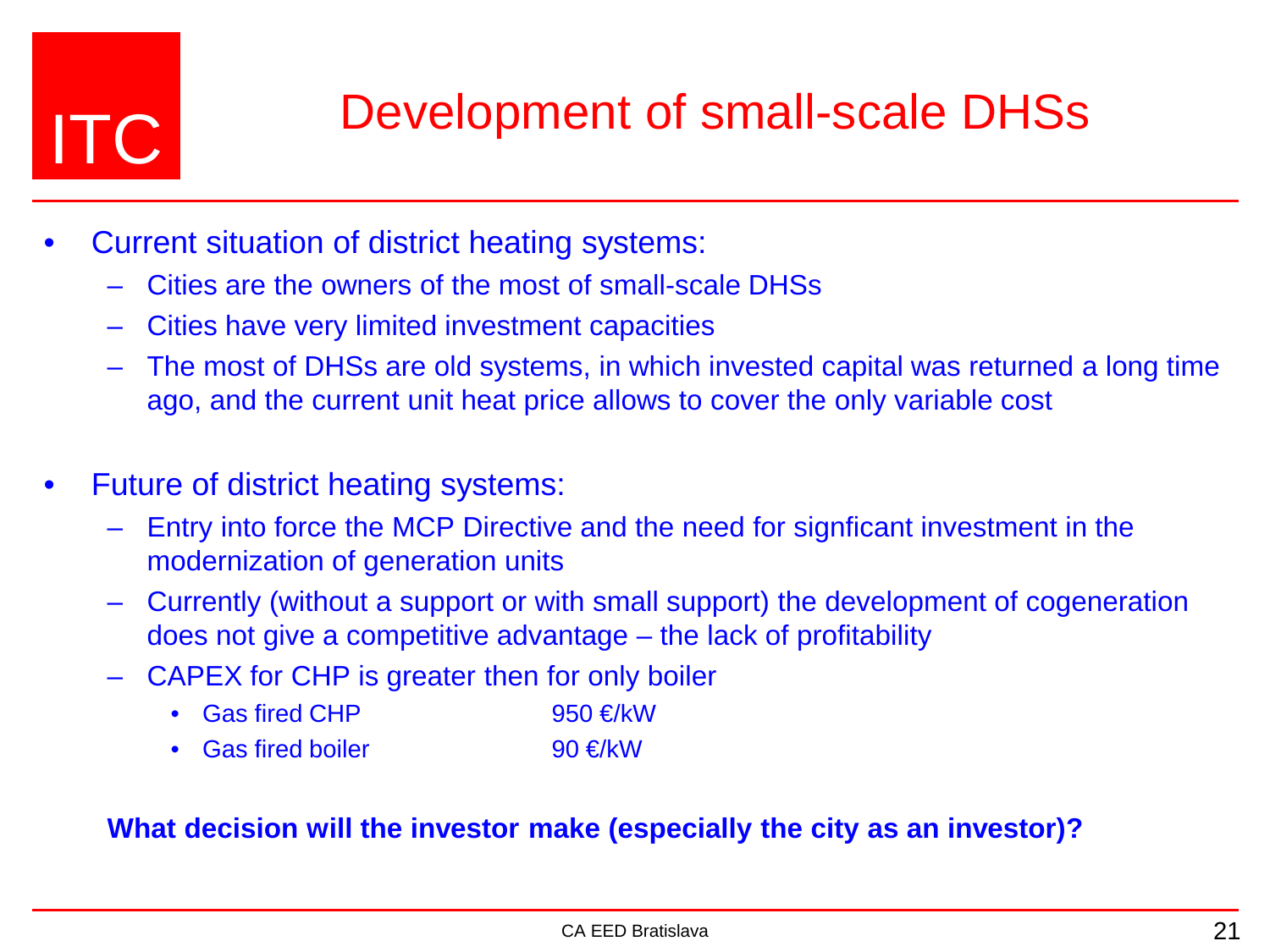

# ITC DHS development

Cogeneration development (Cogeneration support)

Heat market development

The system becomes effective

The possibility for gaining the support for the development of distribution system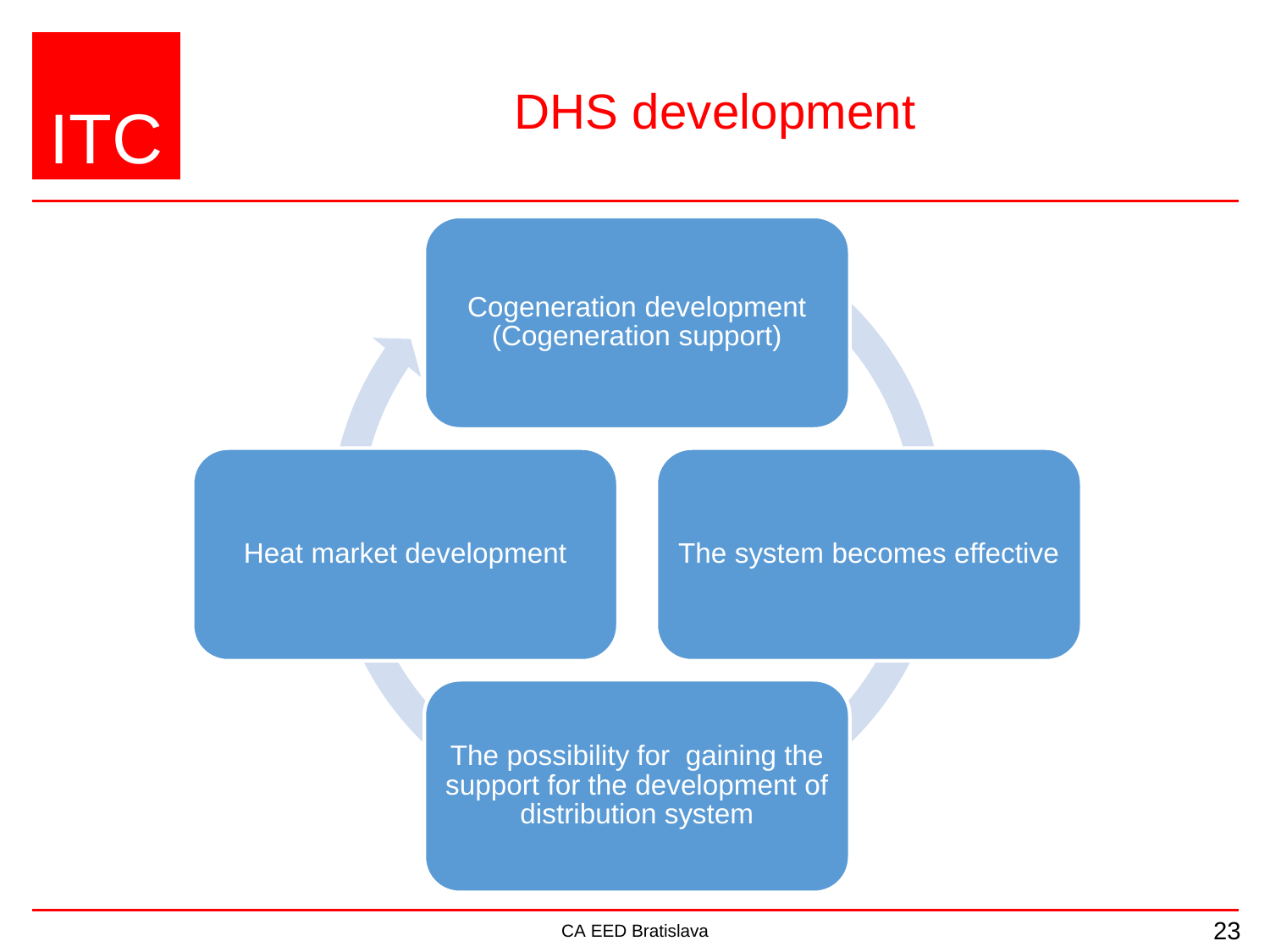# ITC

### The problem: cooperation between heat producer and heat distributor

- Heat producer is the one responsible for the system effectiveness
- The only distributor can apply for financing and he takes responsibilities for "losses"
- A distributor is responsible for end users connection (he has to invest)
- The heat generation units gets 2/3 of the income (if it's no need to build new capacity)
- The achievement of the greatest benefits in DHSc is possible due to cooperation between distributor and heat producer

#### **Currently in Poland, the problem in communication between heat distributor and heat producer could be observed.**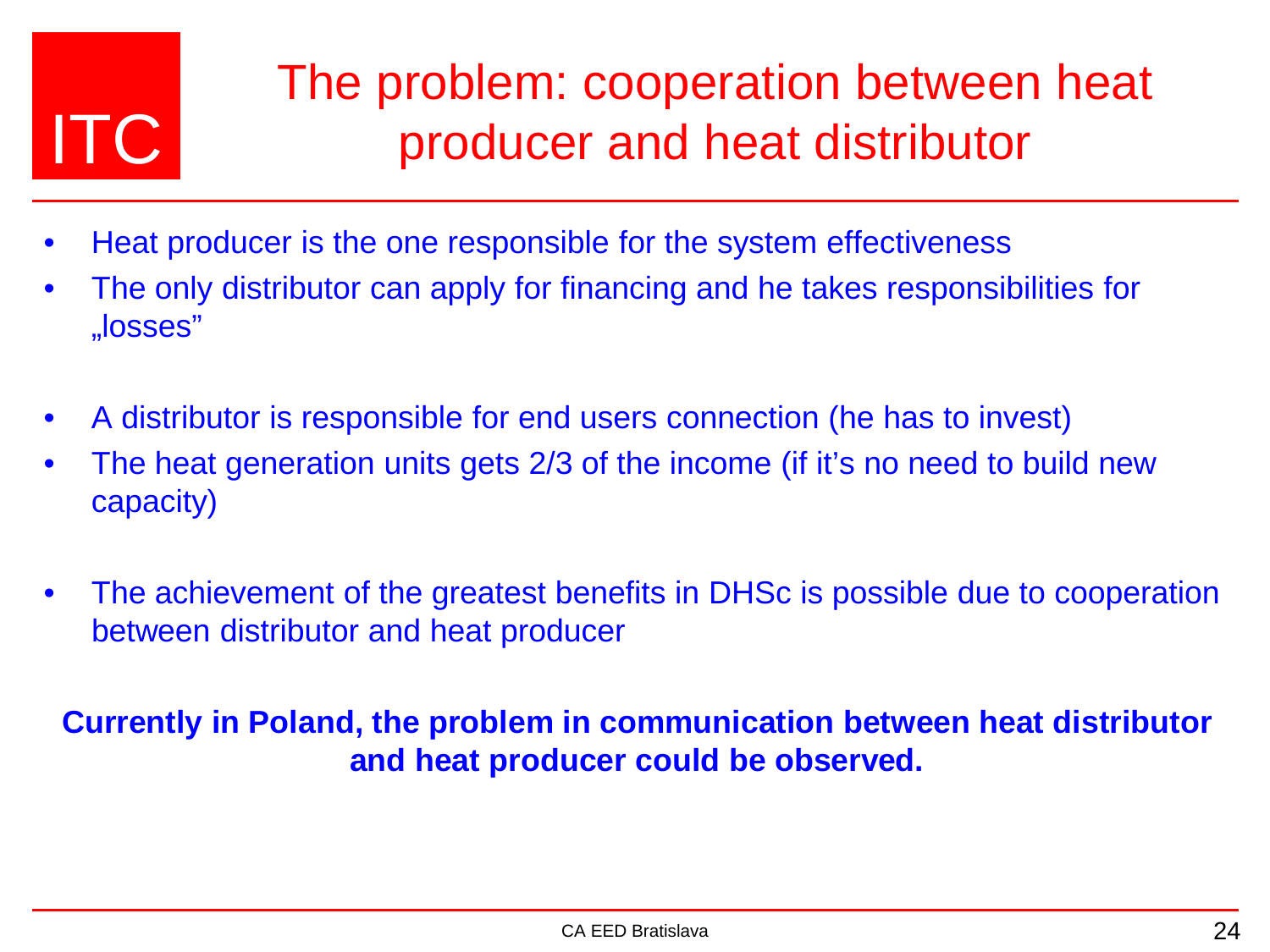

•

# **ITC** Loss of new areas (settlements)<br>**ITC**

Based on my observations

Connection the first new heat consumers at a new areas to DHS in not profitable

Therefore, the first investments in new areas are supplied with heat generated by individual heating systems (gas boilers

After the connection first buildings (which are located close to the current network) to individual gas boilers, the connection of more buildings becomes unprofitable (there are located too far from the network)

**To avoid this scenario, the better planning of both: heat supplying from DHS (no possibility for gas supply) and heat supplying from other heat sources should be applied**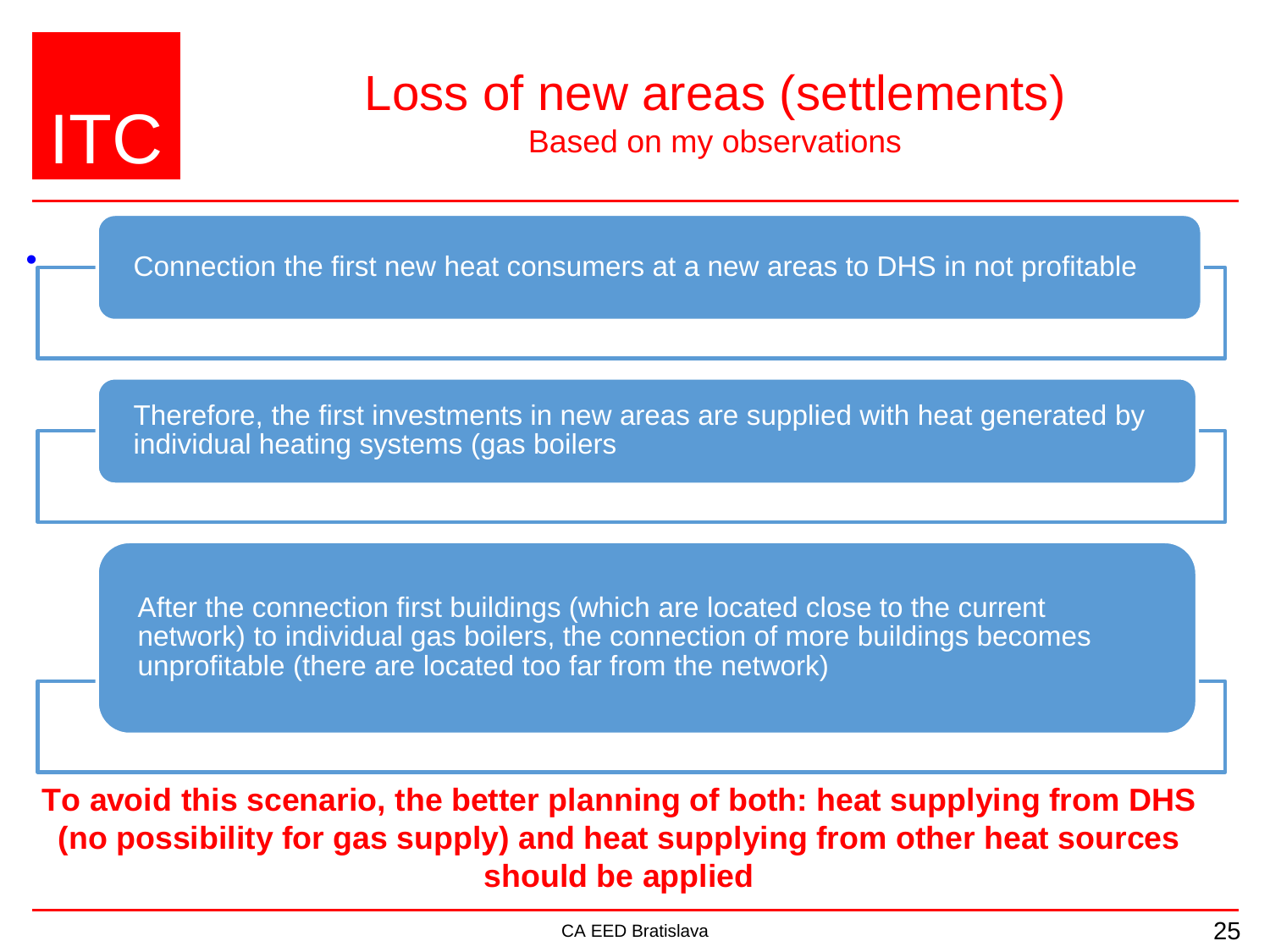

# ITC Length of DHN

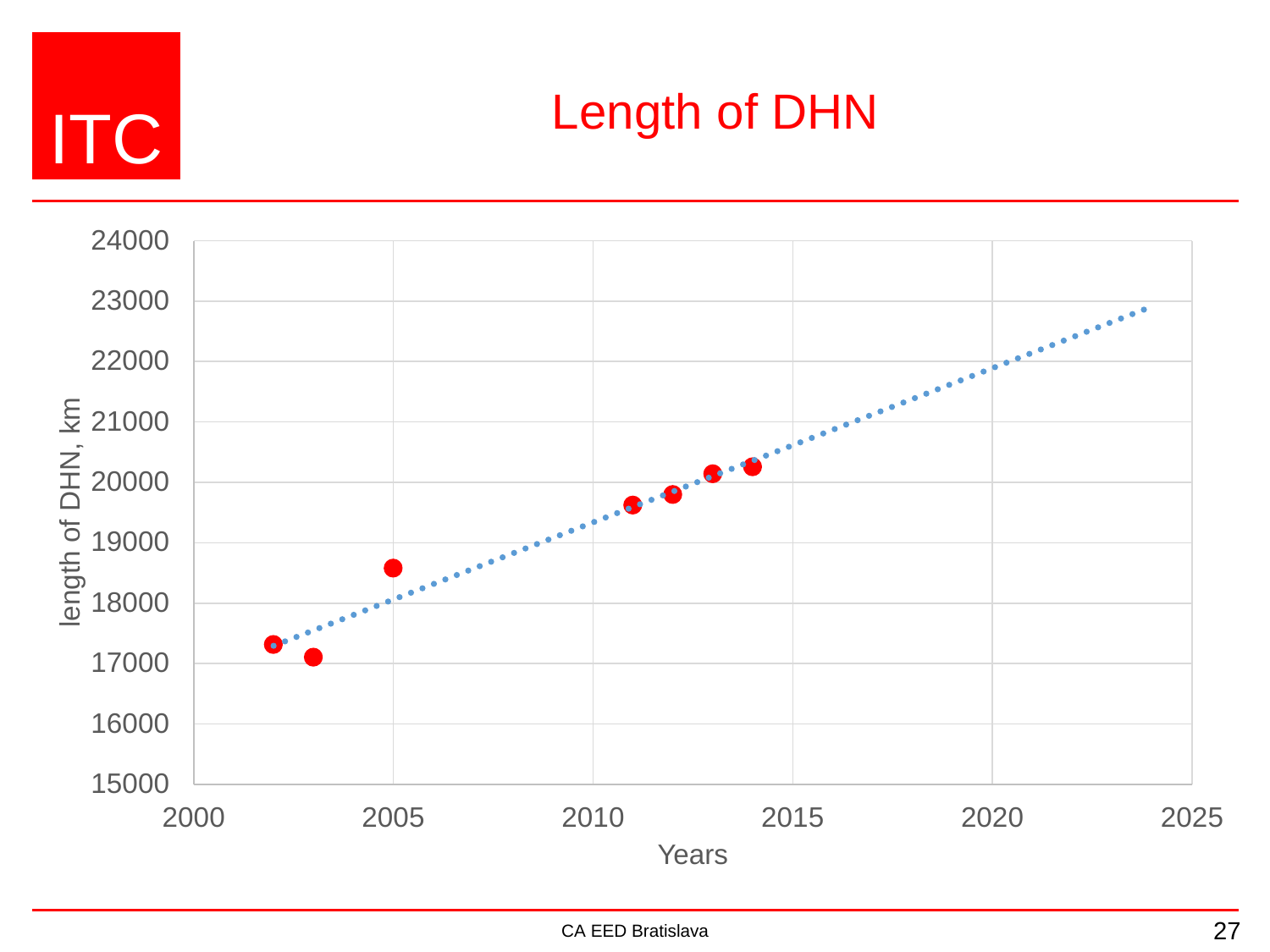# **ITC** Connecting Sopot (big part of city) to DHS

- GPEC (DH company in Gdańsk) decided to connect Sopot to DHS
- Sopot is health-spa resort, which faced with a significant issue: pollutions
- Ca 100 buildings
- 17 km of district heating networks
- The investment ca. 11 mln  $\epsilon$